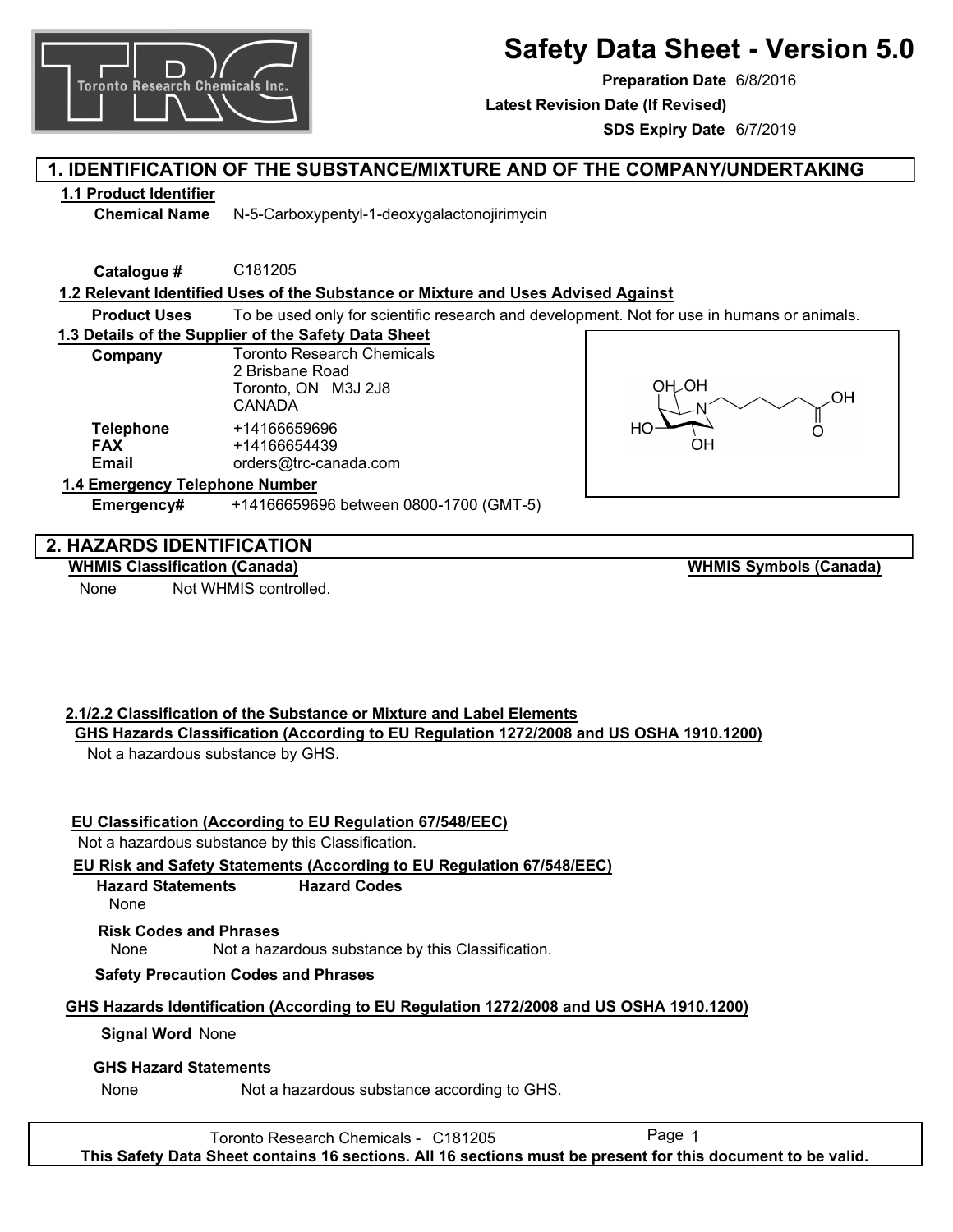### **2.3 Unclassified Hazards/Hazards Not Otherwise Classified**

No data available.

## **3. COMPOSITION/INFORMATION ON INGREDIENTS**

### **3.1 Substances**

1240479-07-5 **CAS Registry #: EC#: Molecular Formula:** C<sub>12</sub>H<sub>23</sub>NO<sub>6</sub>

#### **Synonyms**

**3.2 Mixtures**

Not a mixture.

## **4. FIRST AID MEASURES**

### **4.1 Description of First Aid Measures**

#### **General Advice**

If medical attention is required, show this safety data sheet to the doctor.

### **If Inhaled**

If inhaled, move person to fresh air. If not breathing, give artificial respiration and consult a physician.

### **In Case of Skin Contact**

Wash affected area with soap and water. Consult a physician if any exposure symptoms are observed.

### **In Case of Eye Contact**

Immediately rinse eyes with plenty of water for at least 15 minutes. Consult a physician.

#### **If Swallowed**

Never give anything by mouth to an unconscious person. Rinse mouth with water. Do NOT induce vomiting unless advised to do so by a physician or Poison Control Center. Seek medical attention.

### **4.2 Most Important Symptoms and Effects, Both Acute and Delayed**

The most important know symptoms and effects are described in the labeling (see section 2.2) and/or section 11.

### **4.3 Indication of any Immediate Medical Attention and Special Treatment Needed**

No data available.

## **5. FIREFIGHTING MEASURES**

### **5.1 Extinguishing Media**

Use water spray, alcohol-resistant foam, dry chemical or carbon dioxide.

### **5.2 Special Hazards Arising from the Substance or Mixture**

Carbon oxides, Nitrogen oxides

## **5.3 Advice for Firefighters**

Wear self contained breathing apparatus for fire fighting if necessary.

### **5.4 Further Information**

No data available.

## **6. ACCIDENTAL RELEASE MEASURES**

#### **Personal precautions**

Wear respiratory protection. Avoid dust formation. Avoid breathing vapours, mist or gas. Ensure adequate ventilation. Evacuate personnel to safe areas. Avoid breathing dust.

### **Environmental precautions**

Prevent further leakage or spillage if safe to do so. Do not let product enter drains.

Toronto Research Chemicals - C181205 **This Safety Data Sheet contains 16 sections. All 16 sections must be present for this document to be valid.**

Molecular Weight: 277.31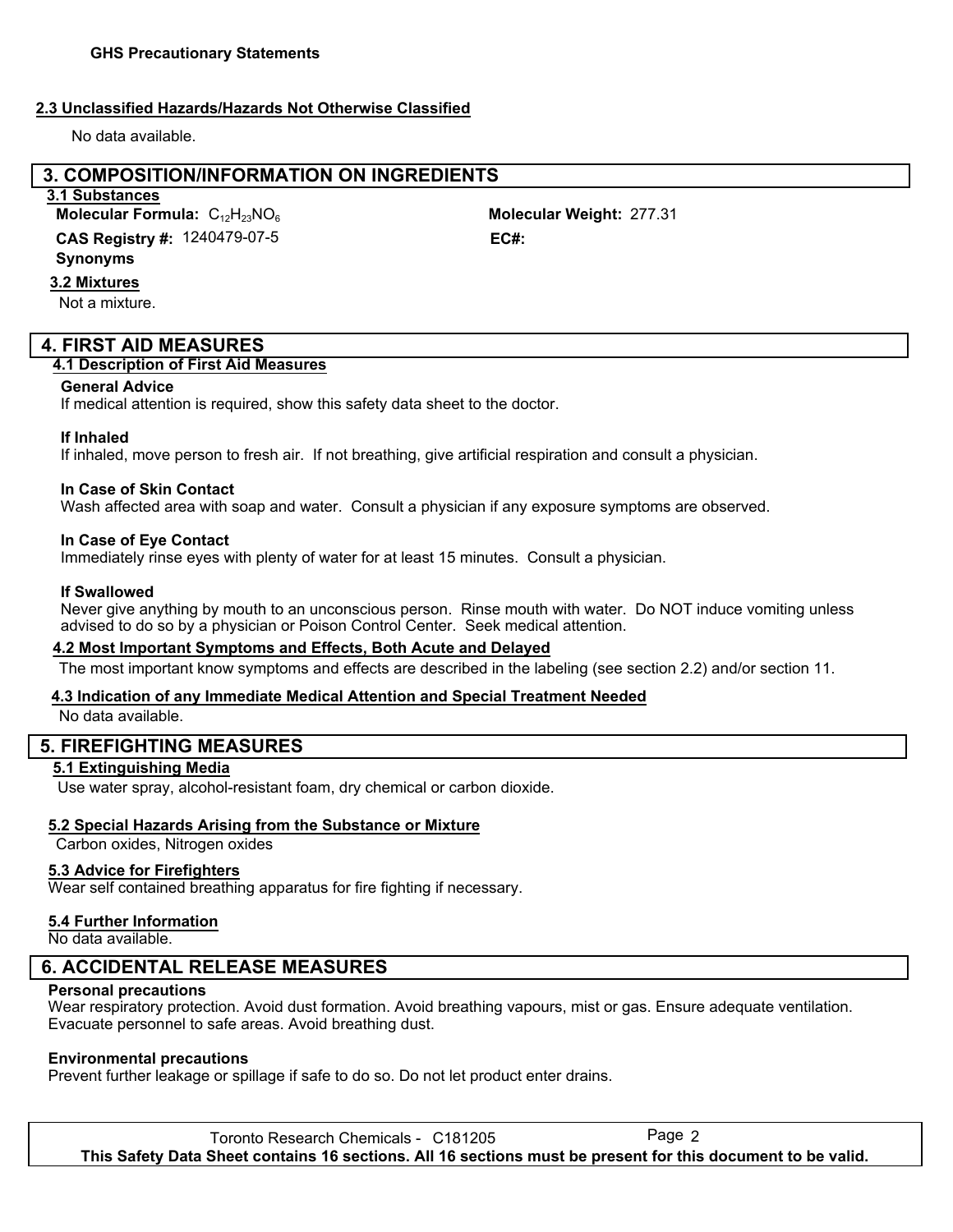### **Method and materials for containment and cleaning up**

Pick up and arrange disposal without creating dust. Sweep up and shovel. Keep in suitable, closed containers for disposal.

## **7. HANDLING AND STORAGE**

### **Precautions for safe handling**

Avoid contact with skin and eyes. Avoid formation of dust and aerosols. Provide appropriate exhaust ventilation at places where dust is formed.

### **Conditions for safe storage**

Keep container tightly closed in a dry and well-ventilated place. Keep in a dry place.

Storage conditions: Hygroscopic, -20°C Freezer, Under Inert Atmosphere

### **7.3 Specific End Uses**

For scientific research and development only. Not for use in humans or animals.

### **8. EXPOSURE CONTROLS/PERSONAL PROTECTION**

## **8.1 Control Parameters**

Contains no components with established occupational exposure limits.

### **8.2 Exposure Controls**

### **Appropriate Engineering Controls**

A laboratory fumehood or other appropriate form of local exhaust ventilation should be used to avoid exposure.

### **Personal Protective Equipment**

All recommendations below are advisory in nature and a risk assessment should be performed by the employer/end user prior to use of this product. The type of protective equipment must be selected based on the amount and concentration of the dangerous material being used in the workplace.

#### **Eye/Face Protection**

Safety goggles or face shield. All equipment should have been tested and approved under appropriate standards, such as NIOSH (US), CSA (Canada), or EN 166 (EU).

#### **Skin Protection**

Gloves should be used when handling this material. Gloves are to be inspected prior to use. Contaminated gloves are to be removed using proper glove removal technique so that the outer surface of the glove does not contact bare skin. Dispose of contaminated gloves after use in compliance with good laboratory practices and local requirements.

Gloves used for incidental exposures (splash protection) should be designated as "chemical resistant" by EU standard EN 374 with the resistance codes corresponding to the anticipated use of the material. Unrated gloves are not recommended.

Suggested gloves: AnsellPro Sol-Vex nitrile gloves style 37-175, 15 mil thickness. Penetration time has not been determined.

Gloves used for prolonged direct exposure (immersion) should be designated "chemical resistant" as per EN 734 with the resistance codes corresponding to the anticipated use of the material. Suggested gloves: AnsellPro Viton/Butyl gloves style 38-612, 4/8 mil thickness. Penetration time has not been determined.

These recommendations may not apply if the material is mixed with any other chemical, or dissolved into a solution. A risk assessment must be performed to ensure the gloves will still offer acceptable protection.

### **Body Protection**

Fire resistant (Nomex) lab coat or coveralls.

### **Respiratory Protection**

Recommended respirators are NIOSH-approved N100 or CEN-approved FFP3 particulate respirators. These are to be only used as a backup to local exhaust ventilation or other engineering controls. If the respirator is the only means of protection, a full-face supplied air respirator must be used.

## **9. PHYSICAL AND CHEMICAL PROPERTIES**

**9.1 Information on Basic Physical and Chemical Properties**

**A) Appearance B) Odour**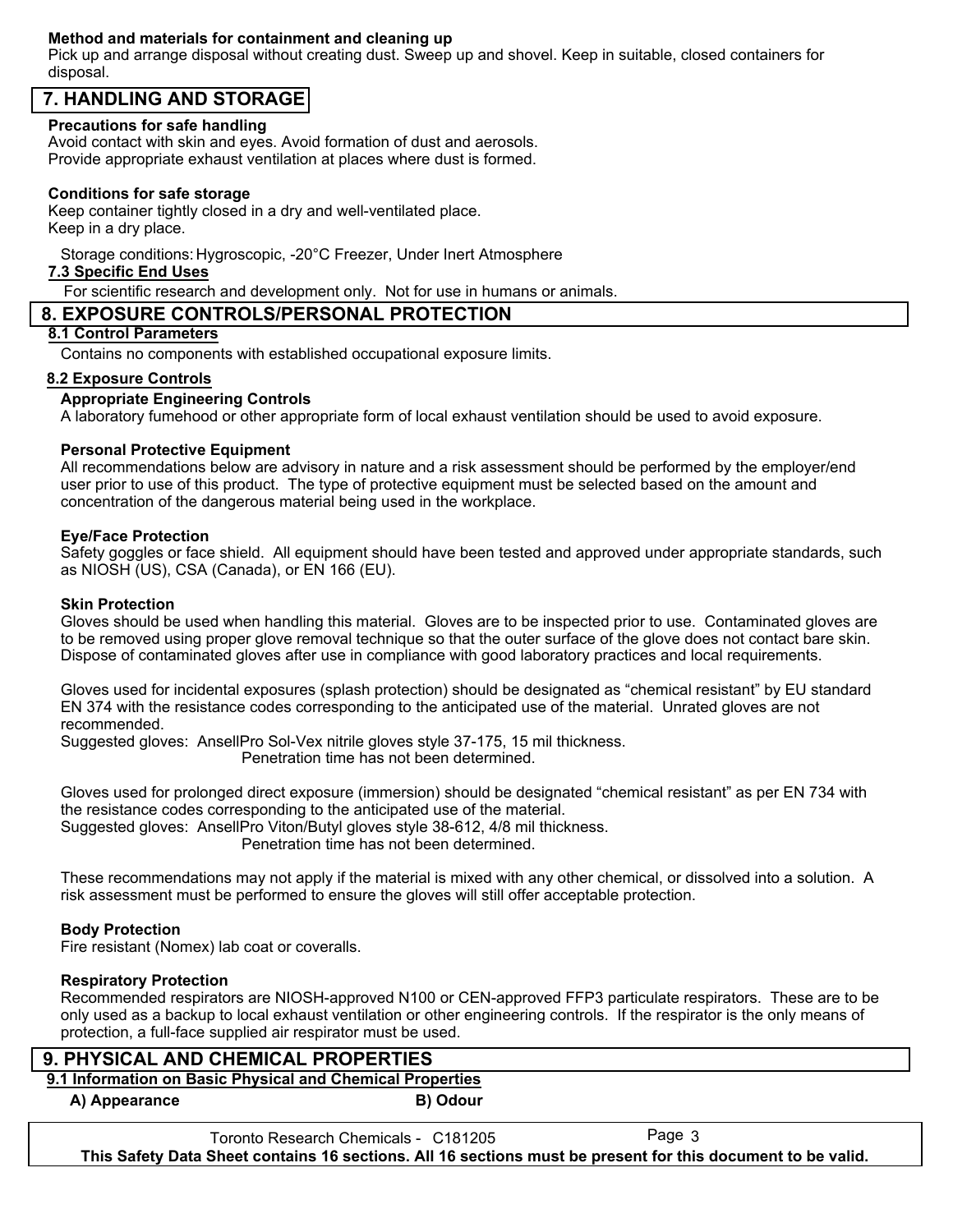Pale Yellow to Light Beige Solid

- **C) Odour Threshold D) pH** No data available No data available
- >120°C (dec.)
- 
- 
- **K) Vapour Pressure L) Vapour Density**
- **M) Relative Density N) Solubility** No data available
- **O) Partition Coefficient: n-octanol/water P) Auto-Ignition Temperature** No data available No data available
- **Q) Decomposition Temperature R) Viscosity** No data available
- **S) Explosive Properties T) Oxidizing Properties** No data available No data available
- **9.2 Other Information** no data available

# **10. STABILITY AND REACTIVITY**

## **10.1 Reactivity**

No data available.

## **10.2 Chemical Stability**

Stable under recommended storage conditions.

## **10.3 Possibility of Hazardous Reactions**

No data available.

**10.4 Conditions to Avoid** No data available.

## **10.5 Incompatible Materials**

Strong oxidizing agents.

## **10.6 Hazardous Decomposition Products**

**In the event of fire:** See section 5. **Other decomposition products:** No data available.

## **11. TOXICOLOGICAL INFORMATION**

## **11.1 Information on Toxicological Effects**

**A) Acute Toxicity**

**Dermal LD50:** No data available.

## **B) Skin Corrosion/Irritation**

No data available

## **C) Serious Eye Damage/Irritation**

No data available

## **D) Respiratory or Skin Sensitization**

No data available

## **E) Germ Cell Mutagenicity**

No data available

**F) Carcinogenicity**

No data available

## **G) Reproductive Toxicity/Teratogenicity**

No data available

**H) Single Target Organ Toxicity - Single Exposure**

No data available

- -
- **E) Melting Point/Freezing Point F) Initial Boiling Point/Boiling Range** No data available
- **G) Flash point H) Evaporation Rate** No data available No data available
- **I) Flammability (Solid/Gas) J) Upper/Lower Flammability/Explosive Limits** No data available No data available
	- No data available No data available
		- Methanol (Slightly, Heated), Water (Slightly)
		-
		-
		-

Toronto Research Chemicals - C181205 **This Safety Data Sheet contains 16 sections. All 16 sections must be present for this document to be valid.**

**Oral LD50:** No data available. **Inhalation LC50:** No data available.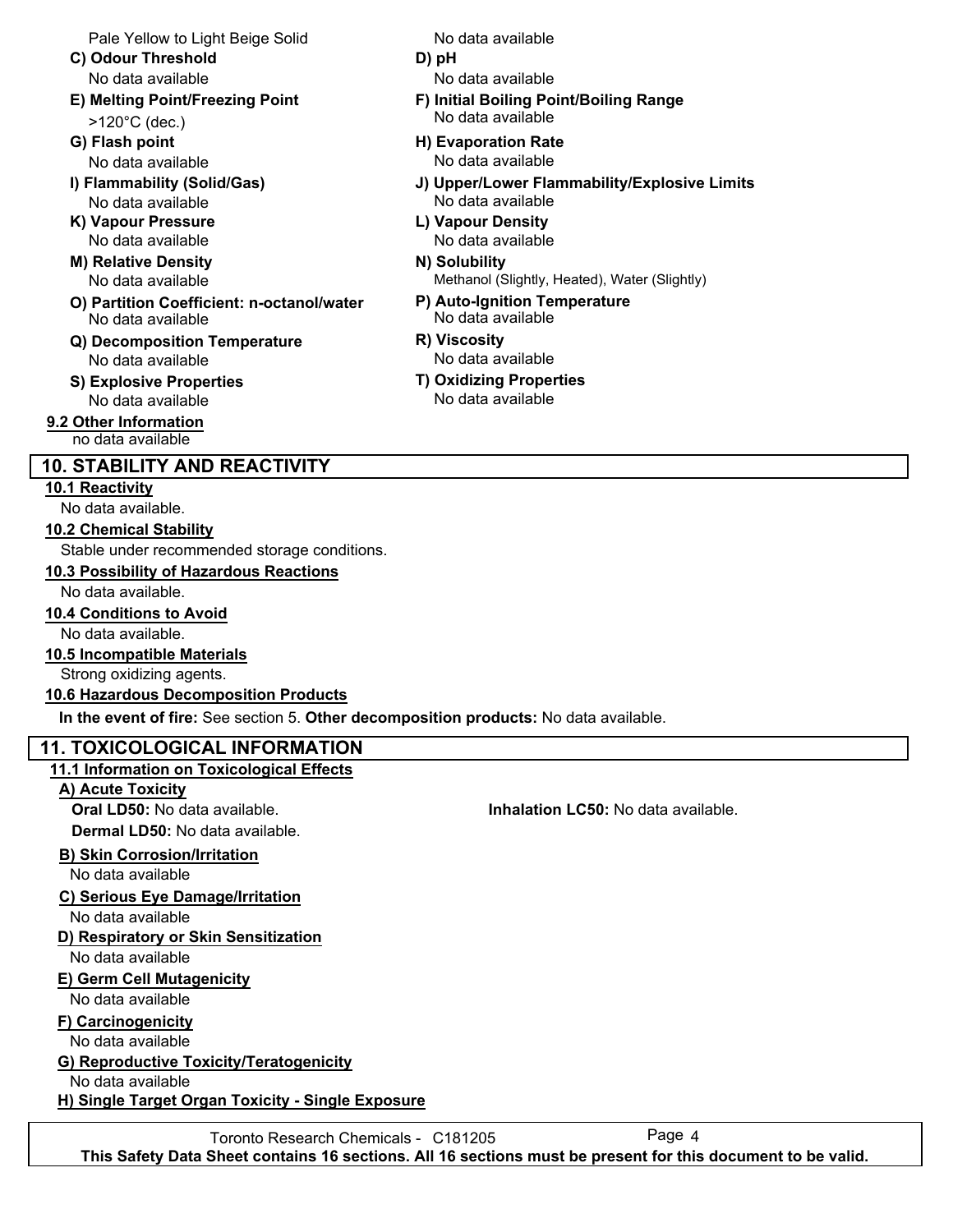No data available

## **I) Single Target Organ Toxicity - Repeated Exposure**

No data available

### **J) Aspiration Hazard**

No data available

### **K) Potential Health Effects and Routes of Exposure**

### **Inhalation**

May be harmful if inhaled. May cause respiratory tract irritation.

**Ingestion**

May be harmful if swallowed.

**Skin**

May be harmful if absorbed through skin. May cause skin irritation.

#### **Eyes**

May cause eye irritation.

## **L) Signs and Symptoms of Exposure**

The most important know symptoms and effects are described in the labeling (see section 2.2) and/or section 11.

To the best of our knowledge, the chemical, physical, and toxicological properties of this material have not been thoroughly investigated.

### **M) Additional Information**

RTECS: Not available.

## **12. ECOLOGICAL INFORMATION**

### **12.1 Toxicity**

No data available.

### **12.2 Persistance and Degradability**

No data available.

### **12.3 Bioaccumulative Potential**

No data available.

### **12.4 Mobility in Soil**

No data available.

### **12.5 Results of PBT and vPvB Assessment**

No data available.

### **12.6 Other Adverse Effects**

No data available.

## **13. DISPOSAL CONSIDERATIONS**

## **13.1 Waste Treatment Methods**

### **A) Product**

Product may be burned in an incinerator equipped with afterburner and scrubber. Excess and expired materials are to be offered to a licensed hazardous material disposal company. Ensure that all Federal and Local regulations regarding the disposal and destruction of this material are followed.

## **B) Contaminated Packaging**

## Dispose of as above.

**C) Other Considerations**

Product is not to be disposed of in sanitary sewers, storm sewers, or landfills.

| <b>14. TRANSPORT INFORMATION</b> |                                      |           |              |  |  |
|----------------------------------|--------------------------------------|-----------|--------------|--|--|
| 14.1 UN Number                   |                                      |           |              |  |  |
| DOT (US): N/A                    | IATA: N/A                            | IMDG: N/A | ADR/RID: N/A |  |  |
| 14.2 UN Proper Shipping Name     |                                      |           |              |  |  |
| DOT (US)/IATA:                   |                                      |           |              |  |  |
| Not dangerous goods              |                                      |           |              |  |  |
| IMDG/ARD/RID:                    |                                      |           |              |  |  |
| Not dangerous goods              |                                      |           |              |  |  |
| 14.3 Transport Hazard Class(es)  |                                      |           |              |  |  |
| DOT (US): N/A                    | IATA: N/A                            | IMDG: N/A | ADR/RID: N/A |  |  |
| 14.4 Packing Group               |                                      |           |              |  |  |
| DOT (US): N/A                    | IATA: N/A                            | IMDG: N/A | ADR/RID: N/A |  |  |
|                                  | Toronto Research Chemicals - C181205 |           | Page 5       |  |  |

**This Safety Data Sheet contains 16 sections. All 16 sections must be present for this document to be valid.**